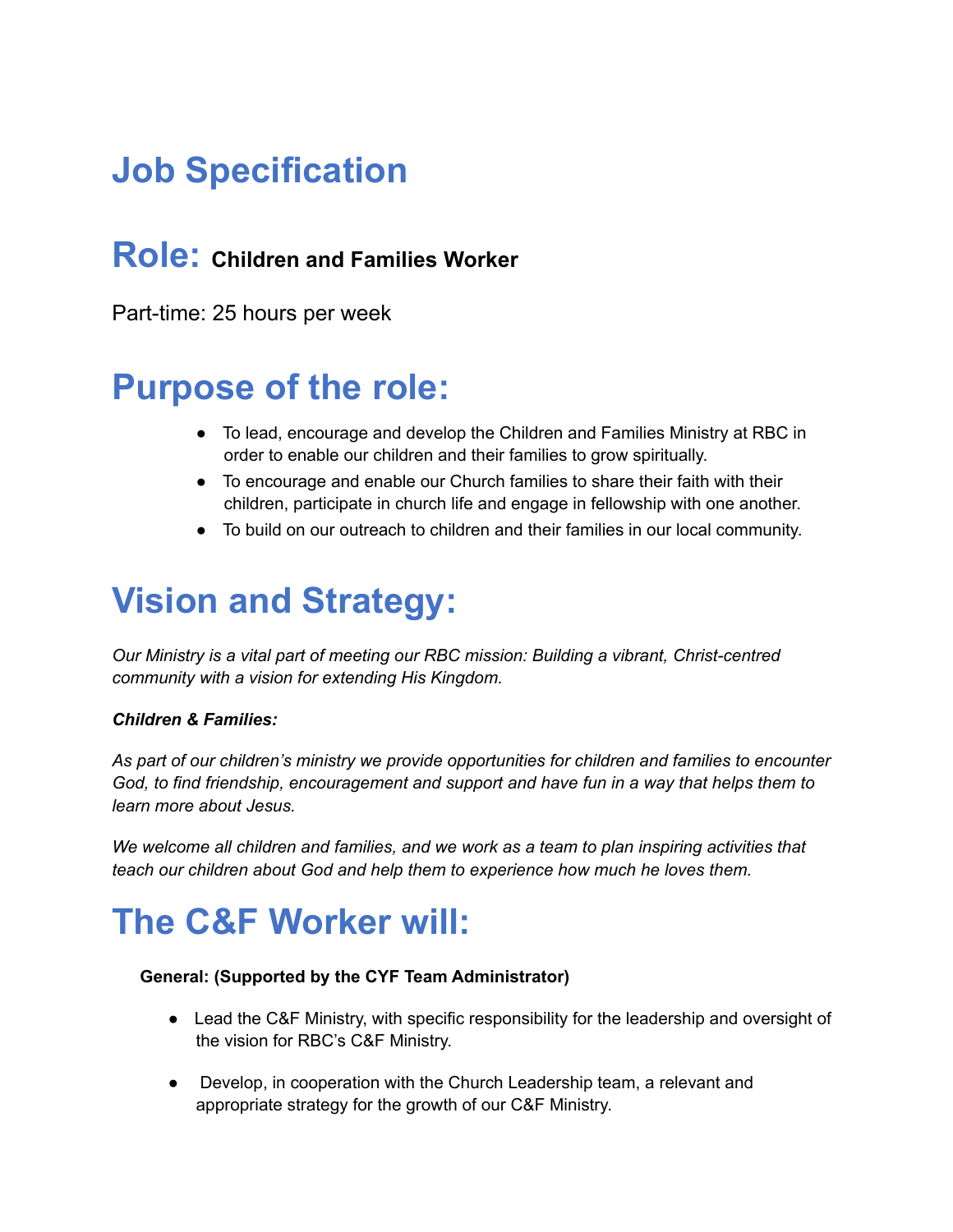- Ensure that all our young people are ministered to in the power of the Holy Spirit, grounded in biblical teaching and are building a community with each other.
- Build on our programme of events, including outreach, to support the spiritual development of our Children.
- Create opportunities for parents of young people to engage with each other and Church life through fellowship, support and activities.
- Ensure the programmes are easily accessible to all and meet the requirements of the vision.

#### **Volunteers: (Supported by the CYF Team Administrator)**

- Recruit, lead, encourage and grow a team of volunteers to support the C&F ministry.
- Develop the volunteers' skills and support them in their ministry.
- Ensure the volunteers are suitably trained in current safeguarding policy and age appropriate interaction and teaching techniques.

#### **CYF activities programme: (Supported by the CYF Team Administrator)**

- Ensure the delivery of sound biblical teaching to all our Sunday groups for children.
- Work with the Youth Leader and volunteers, to ensure a clear 'Children Youth continuum,' that supports our babies, children and youth transition through our age related programmes into adulthood.
- Be responsible for all our midweek groups for babies, toddlers and primary school children.
- Oversee delivery of 'It's your move' assemblies within local schools with Year 6 children with the Youth Leader.
- Plan, coordinate and facilitate visits for our 'Open the Book' team within the OTB framework.
- Write and deliver assemblies to local primary schools.
- Work alongside the Youth Leader and the Family Worship Team (Volunteers) to plan and coordinate family services and children's talks as part of our Sunday morning services.
- Plan and lead outreach events, particularly those relevant to the Christian calendar, including but not restricted to, our Pancake party, Easter events, Light party, Christmas craft event.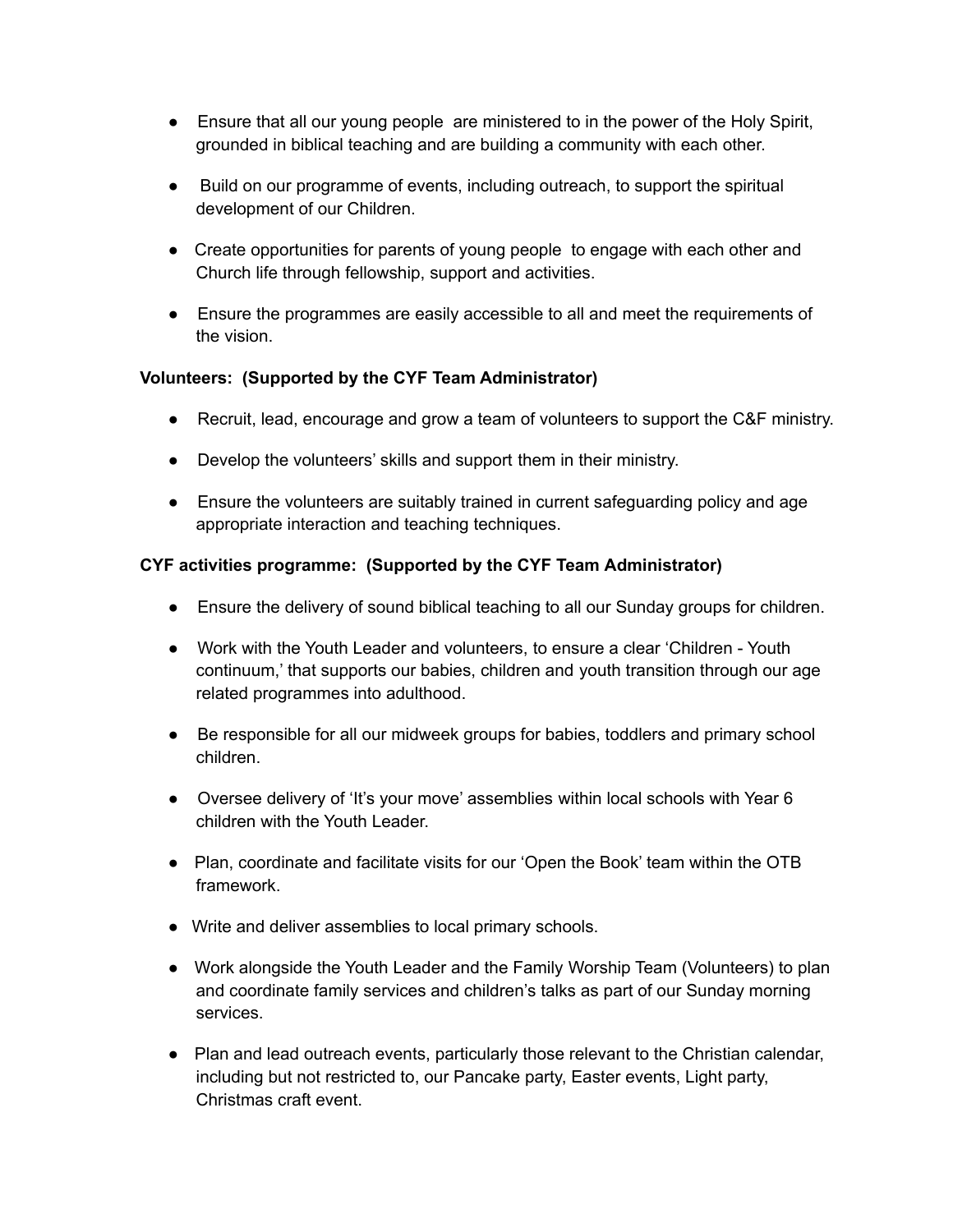- Plan and lead our Good Friday service alongside the youth worker providing for children and young people in parallel with our 'main' service.
- Maintain the children's library.
- Ensure RBC families are supported and provided with Christian Parenting resources and events.

#### **Engagement and keeping the leadership and the wider church informed:**

- Be accountable to the Trustees during the development of any strategy and objectives for the C&F ministry and supply budgetary proposals
- Keep the church members informed about strategy and developments in C&F work and bring to the whole church regular prayer requests.
- Agree with the Leadership team a set of desired outcomes so that progress towards the vision can be demonstrated periodically.

#### **Compliance, environment and equipment:**

- Ensure that the facilities continue to provide a culturally relevant environment where our children and their families feel comfortable, safe and welcome.
- Ensure safeguarding procedures are followed in all C&F activities.
- Ensure compliance with all legislation in terms of operational functions (e.g. Data Protection, Health & Safety, etc).

#### **Wider church, local and national links and networks:**

- Assist, when required, with any special services/events at RBC especially Easter, Holiday Club and Christmas.
- Develop, wherever possible, links with local organisations, fellow C&F workers and statutory bodies relevant to the church's work that will enable development and growth.
- Keep up to date with other C&F work initiatives, external events etc.
- Develop an informed prayer support base within the church for all aspects of the C&F Ministry.

#### **General duties as part of RBCs staff team:**

• Participate and attend weekly staff and prayer meetings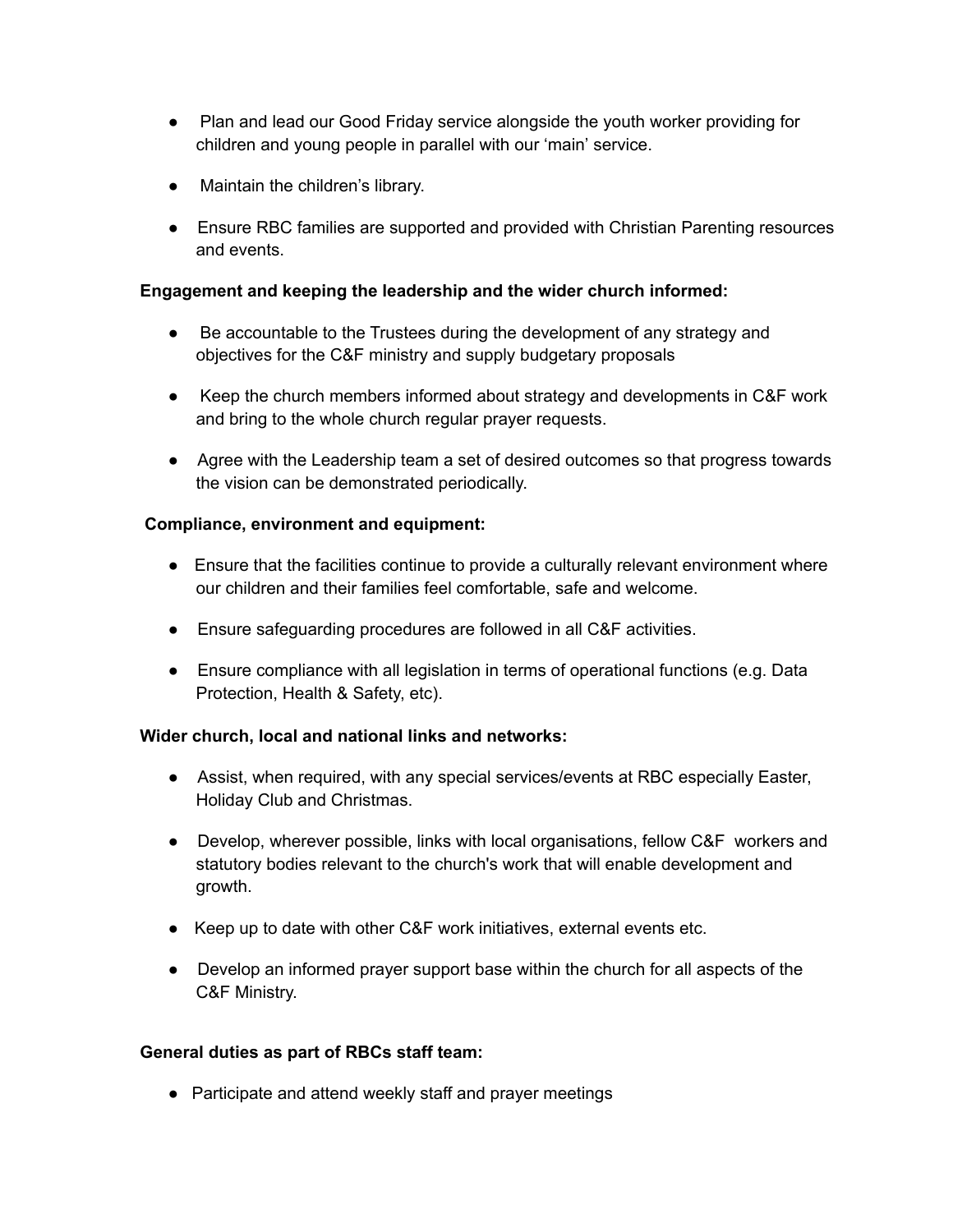- Attend one to one meetings with Line Manager
- Attend relevant training courses as required, obtaining prior approval from your Line Manager for external courses which require time off or RBC funding

### **Skills, Qualifications, Competence Level:**

#### **Qualifications/Education Required:**

- A Levels (or equivalent), good life experience will also be considered.
- English and maths GCSE are essential minimum level 4 (C grade)qualification required
- Full enhanced DBS disclosure

#### **Experience/Knowledge Required:**

- Experience working with children is essential.
- Experience of managing volunteers.
- Good understanding of planning and delivering biblical teaching
- Event Planning / project management experience.
- An understanding of the needs and issues of the children and families of today
- Good understanding
	- o Safeguarding and child protection
	- o Health and safety and Data protection is desirable.

#### **Personal Competencies Required:**

- Able to communicate vision and to recruit, lead and encourage volunteers and teams.
- Able to empower and lead adults who have a gift for engaging, discipling and teaching children - and would themselves lead by example in these areas.
- Able to lead and work within a team.